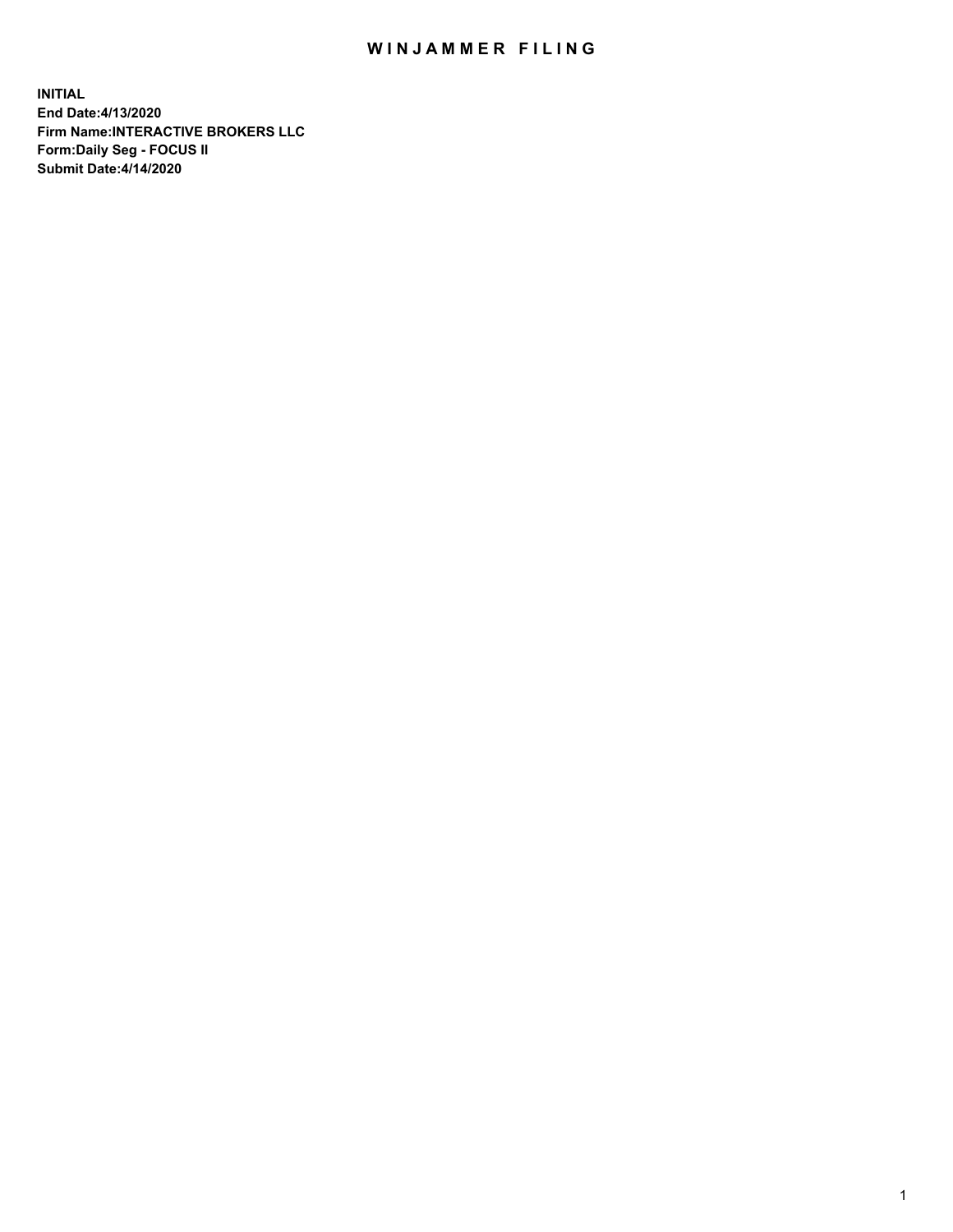**INITIAL End Date:4/13/2020 Firm Name:INTERACTIVE BROKERS LLC Form:Daily Seg - FOCUS II Submit Date:4/14/2020 Daily Segregation - Cover Page**

| Name of Company                                                                                                                                                                                                                                                                                                                | <b>INTERACTIVE BROKERS LLC</b>                                                                  |
|--------------------------------------------------------------------------------------------------------------------------------------------------------------------------------------------------------------------------------------------------------------------------------------------------------------------------------|-------------------------------------------------------------------------------------------------|
| <b>Contact Name</b>                                                                                                                                                                                                                                                                                                            | <b>James Menicucci</b>                                                                          |
| <b>Contact Phone Number</b>                                                                                                                                                                                                                                                                                                    | 203-618-8085                                                                                    |
| <b>Contact Email Address</b>                                                                                                                                                                                                                                                                                                   | jmenicucci@interactivebrokers.c<br><u>om</u>                                                    |
| FCM's Customer Segregated Funds Residual Interest Target (choose one):<br>a. Minimum dollar amount: ; or<br>b. Minimum percentage of customer segregated funds required:%; or<br>c. Dollar amount range between: and; or<br>d. Percentage range of customer segregated funds required between:% and%.                          | $\overline{\mathbf{0}}$<br>$\overline{\mathbf{0}}$<br>155,000,000 245,000,000<br>0 <sub>0</sub> |
| FCM's Customer Secured Amount Funds Residual Interest Target (choose one):<br>a. Minimum dollar amount: ; or<br>b. Minimum percentage of customer secured funds required:%; or<br>c. Dollar amount range between: and; or<br>d. Percentage range of customer secured funds required between:% and%.                            | $\overline{\mathbf{0}}$<br>$\overline{\mathbf{0}}$<br>80,000,000 120,000,000<br>0 <sub>0</sub>  |
| FCM's Cleared Swaps Customer Collateral Residual Interest Target (choose one):<br>a. Minimum dollar amount: ; or<br>b. Minimum percentage of cleared swaps customer collateral required:% ; or<br>c. Dollar amount range between: and; or<br>d. Percentage range of cleared swaps customer collateral required between:% and%. | $\overline{\mathbf{0}}$<br>$\underline{\mathbf{0}}$<br>$\underline{0}$ $\underline{0}$<br>00    |

Attach supporting documents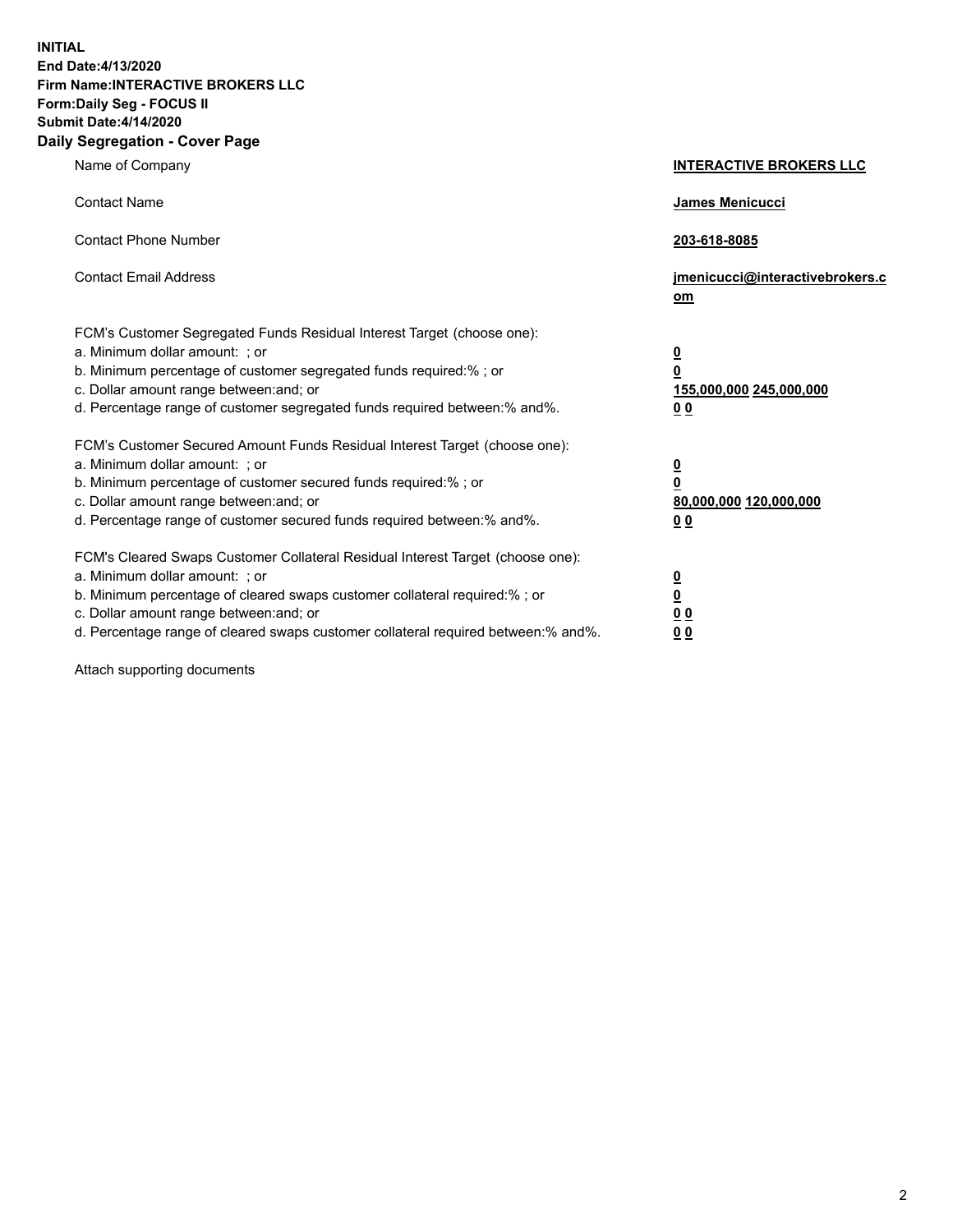## **INITIAL End Date:4/13/2020 Firm Name:INTERACTIVE BROKERS LLC Form:Daily Seg - FOCUS II Submit Date:4/14/2020 Daily Segregation - Secured Amounts**

|     | Dany Segregation - Secured Amounts                                                          |                                           |
|-----|---------------------------------------------------------------------------------------------|-------------------------------------------|
|     | Foreign Futures and Foreign Options Secured Amounts                                         |                                           |
|     | Amount required to be set aside pursuant to law, rule or regulation of a foreign            | $0$ [7305]                                |
|     | government or a rule of a self-regulatory organization authorized thereunder                |                                           |
| 1.  | Net ledger balance - Foreign Futures and Foreign Option Trading - All Customers             |                                           |
|     | A. Cash                                                                                     | 568,370,464 [7315]                        |
|     | B. Securities (at market)                                                                   | $0$ [7317]                                |
| 2.  | Net unrealized profit (loss) in open futures contracts traded on a foreign board of trade   | -1,332,694 [7325]                         |
| 3.  | Exchange traded options                                                                     |                                           |
|     | a. Market value of open option contracts purchased on a foreign board of trade              | 98,384 [7335]                             |
|     | b. Market value of open contracts granted (sold) on a foreign board of trade                | -230,387 [7337]                           |
| 4.  | Net equity (deficit) (add lines 1. 2. and 3.)                                               | 566,905,767 [7345]                        |
| 5.  | Account liquidating to a deficit and account with a debit balances - gross amount           | 2,699 [7351]                              |
|     | Less: amount offset by customer owned securities                                            | 0 [7352] 2,699 [7354]                     |
| 6.  | Amount required to be set aside as the secured amount - Net Liquidating Equity              | 566,908,466 [7355]                        |
|     | Method (add lines 4 and 5)                                                                  |                                           |
| 7.  | Greater of amount required to be set aside pursuant to foreign jurisdiction (above) or line | 566,908,466 [7360]                        |
|     | 6.                                                                                          |                                           |
|     | FUNDS DEPOSITED IN SEPARATE REGULATION 30.7 ACCOUNTS                                        |                                           |
| 1.  | Cash in banks                                                                               |                                           |
|     | A. Banks located in the United States                                                       | 206,312,351 [7500]                        |
|     | B. Other banks qualified under Regulation 30.7                                              | 0 [7520] 206,312,351 [7530]               |
| 2.  | Securities                                                                                  |                                           |
|     | A. In safekeeping with banks located in the United States                                   | 379,756,400 [7540]                        |
|     | B. In safekeeping with other banks qualified under Regulation 30.7                          | 0 [7560] 379,756,400 [7570]               |
| 3.  | Equities with registered futures commission merchants                                       |                                           |
|     | A. Cash                                                                                     | $0$ [7580]                                |
|     | <b>B.</b> Securities                                                                        | $0$ [7590]                                |
|     | C. Unrealized gain (loss) on open futures contracts                                         | $0$ [7600]                                |
|     | D. Value of long option contracts                                                           | $0$ [7610]                                |
|     | E. Value of short option contracts                                                          | 0 [7615] 0 [7620]                         |
| 4.  | Amounts held by clearing organizations of foreign boards of trade                           |                                           |
|     | A. Cash                                                                                     | $0$ [7640]                                |
|     | <b>B.</b> Securities                                                                        | $0$ [7650]                                |
|     | C. Amount due to (from) clearing organization - daily variation                             | $0$ [7660]                                |
|     | D. Value of long option contracts                                                           | $0$ [7670]                                |
|     | E. Value of short option contracts                                                          | 0 [7675] 0 [7680]                         |
| 5.  | Amounts held by members of foreign boards of trade                                          |                                           |
|     | A. Cash                                                                                     | 107,779,674 [7700]                        |
|     | <b>B.</b> Securities                                                                        | $0$ [7710]                                |
|     | C. Unrealized gain (loss) on open futures contracts                                         | 1,142,123 [7720]                          |
|     | D. Value of long option contracts                                                           | 98,384 [7730]                             |
|     | E. Value of short option contracts                                                          | <u>-230,387</u> [7735] 108,789,794 [7740] |
| 6.  | Amounts with other depositories designated by a foreign board of trade                      | $0$ [7760]                                |
| 7.  | Segregated funds on hand                                                                    | $0$ [7765]                                |
| 8.  | Total funds in separate section 30.7 accounts                                               | 694,858,545 [7770]                        |
| 9.  | Excess (deficiency) Set Aside for Secured Amount (subtract line 7 Secured Statement         | 127,950,079 [7380]                        |
|     | Page 1 from Line 8)                                                                         |                                           |
| 10. | Management Target Amount for Excess funds in separate section 30.7 accounts                 | 80,000,000 [7780]                         |
| 11. | Excess (deficiency) funds in separate 30.7 accounts over (under) Management Target          | 47,950,079 [7785]                         |
|     |                                                                                             |                                           |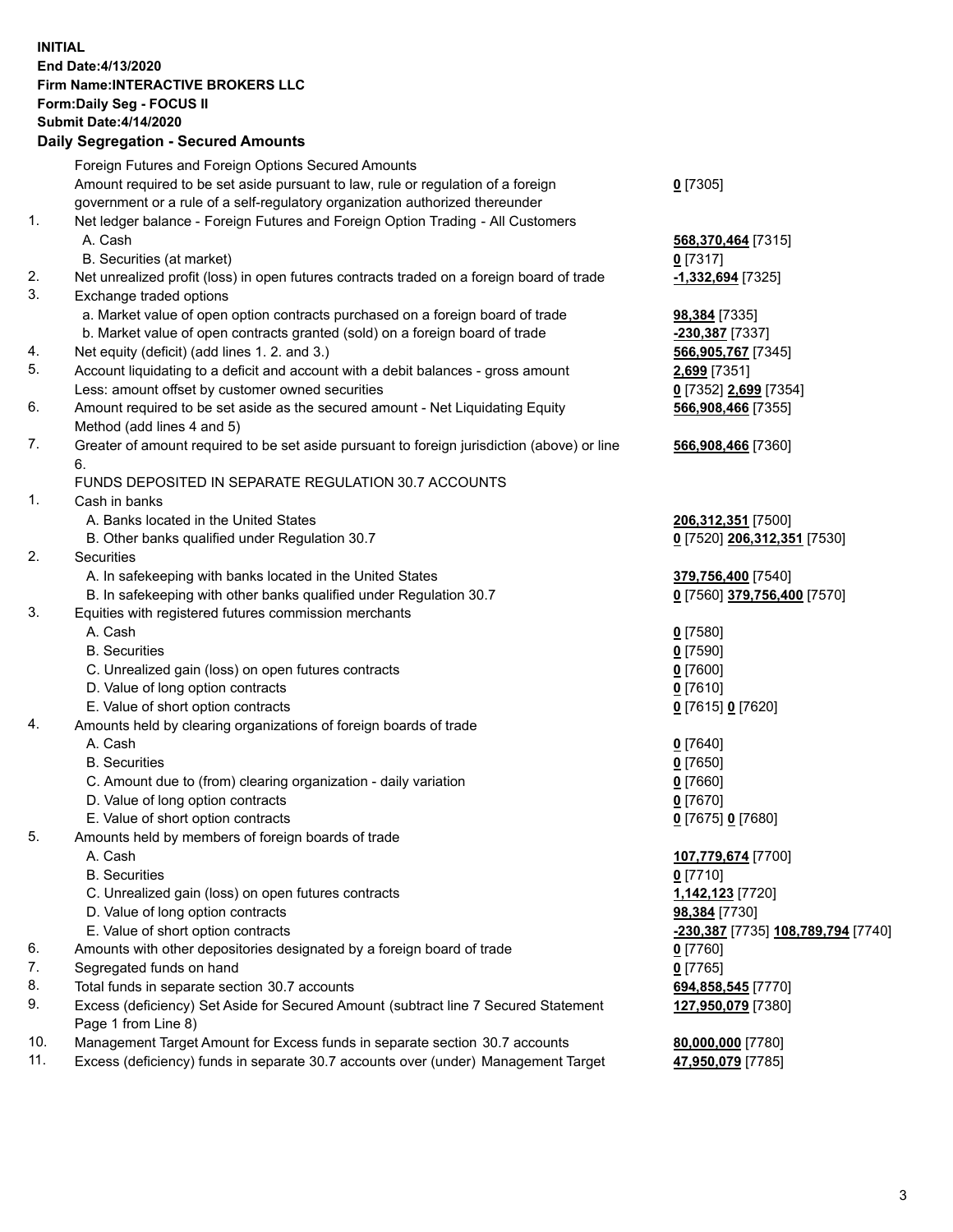**INITIAL End Date:4/13/2020 Firm Name:INTERACTIVE BROKERS LLC Form:Daily Seg - FOCUS II Submit Date:4/14/2020 Daily Segregation - Segregation Statement** SEGREGATION REQUIREMENTS(Section 4d(2) of the CEAct) 1. Net ledger balance A. Cash **6,355,394,644** [7010] B. Securities (at market) **0** [7020] 2. Net unrealized profit (loss) in open futures contracts traded on a contract market **-135,885,452** [7030] 3. Exchange traded options A. Add market value of open option contracts purchased on a contract market **389,301,444** [7032] B. Deduct market value of open option contracts granted (sold) on a contract market **-367,436,969** [7033] 4. Net equity (deficit) (add lines 1, 2 and 3) **6,241,373,667** [7040] 5. Accounts liquidating to a deficit and accounts with debit balances - gross amount **5,075,791** [7045] Less: amount offset by customer securities **0** [7047] **5,075,791** [7050] 6. Amount required to be segregated (add lines 4 and 5) **6,246,449,458** [7060] FUNDS IN SEGREGATED ACCOUNTS 7. Deposited in segregated funds bank accounts A. Cash **2,898,723,869** [7070] B. Securities representing investments of customers' funds (at market) **1,850,875,960** [7080] C. Securities held for particular customers or option customers in lieu of cash (at market) **0** [7090] 8. Margins on deposit with derivatives clearing organizations of contract markets A. Cash **467,623,084** [7100] B. Securities representing investments of customers' funds (at market) **1,244,629,658** [7110] C. Securities held for particular customers or option customers in lieu of cash (at market) **0** [7120] 9. Net settlement from (to) derivatives clearing organizations of contract markets **-30,585,808** [7130] 10. Exchange traded options A. Value of open long option contracts **387,877,636** [7132] B. Value of open short option contracts **-366,165,394** [7133] 11. Net equities with other FCMs A. Net liquidating equity **0** [7140] B. Securities representing investments of customers' funds (at market) **0** [7160] C. Securities held for particular customers or option customers in lieu of cash (at market) **0** [7170] 12. Segregated funds on hand **0** [7150] 13. Total amount in segregation (add lines 7 through 12) **6,452,979,005** [7180] 14. Excess (deficiency) funds in segregation (subtract line 6 from line 13) **206,529,547** [7190] 15. Management Target Amount for Excess funds in segregation **155,000,000** [7194] 16. Excess (deficiency) funds in segregation over (under) Management Target Amount **51,529,547** [7198]

Excess